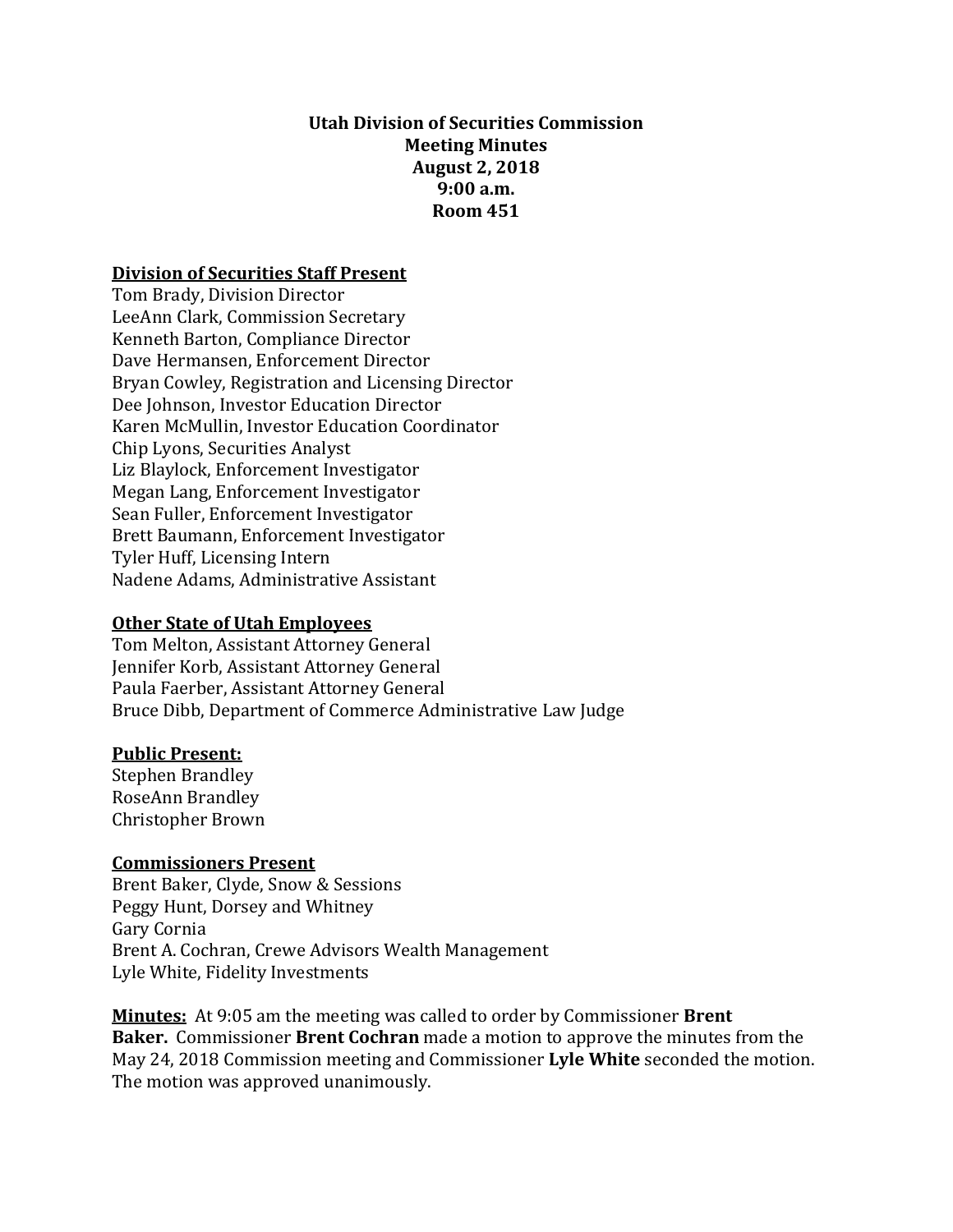**Director's Report:** Tom Brady was introduced as the new Director of the Division of Securities. Director Brady provided the Securities Commission an update on recent events in the Division of Securities.

## **NASAA Symposium:**

Director Brady attended the NASAA Symposium in May 2018. He provided highlights of this conference to the Division.

 Attendees were able to work collaboratively through a series of hypothetical fact patterns to tackle a wide range of issues from potential regulatory violations to the challenges that come with managing budgets, staff, and external stakeholders.

#### **Staffing:**

- Jason Sterzer was appointed as the Director of the Division of Corporations and Commercial Code effective July 30. He had previously been working as a Securities Analyst for the Division.
- Effective July 30, Francswai Davis was appointed as the Securities Analyst to replace Jason. She had previously been working as an Examiner in the Compliance Section.
- Tyler Huff has been working as an intern in the Registration and Licensing Section. Tyler was offered and he accepted a time-limited position with the Division as an Examiner in the Section effective July 30.
- Milena Palor completed her internship.
- The Division recently hired Rebecca Taylor as an intern. She will be starting the 3rd year of her JD program at BYU's J. Reuben Clark School of Law School. Rebecca was an intern at the U.S. Securities and Exchange Commission Salt Lake City Enforcement Division during her 2nd year of law school. She has two years of accounting work experience and worked for several years as Vice-President of Finance for a regional health care delivery company in Idaho.
- LeeAnn Clark has announced her retirement from state employment. Her last day will be August 10.
- The Compliance Section is in the process of hiring for two vacancies. They are two examiner positions due to the departure of Heidie George and Francwai Davis.

#### **Internal Procedure Change**

• From now on, when licensing applications are submitted by firms on behalf of individual licensees they supervise, the Division will be copying the individual agents on all correspondence in addition to the firm, particularly when an action is being taken against their license.

**Enforcement Section Report:** Dave Hermansen provided the Securities Commission an update on the Enforcement Section.

- The Section currently has over 51 cases under investigation. There seems to be a rise in the number of complaints. Another type of complaint is now surfacing which involves real estate – specifically house flipping.
- The Section currently has 18 cases under prosecution. Director Hermansen updated the Commissions on various criminal actions that are pending.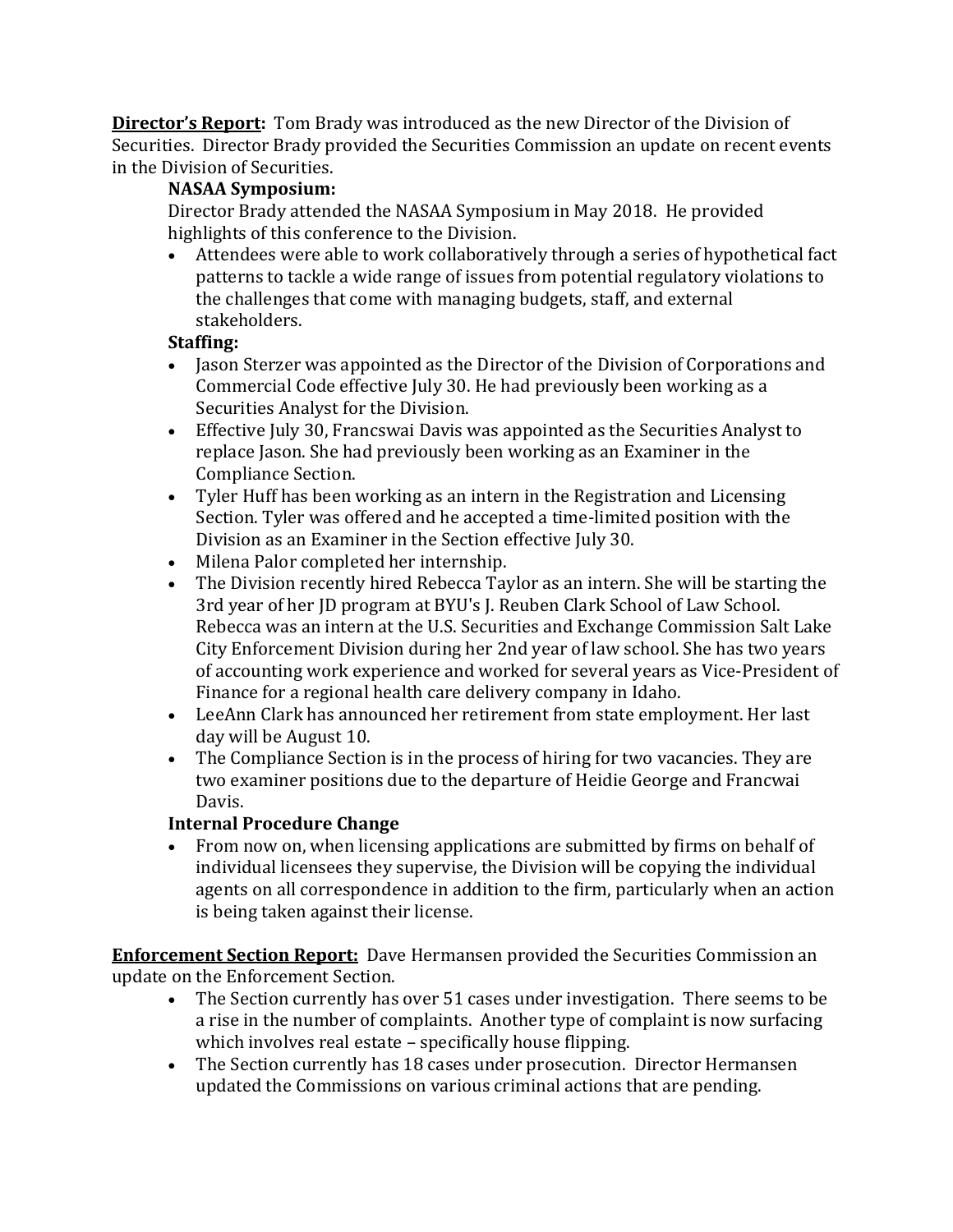**Compliance Section Report:** Ken Barton provided the Securities Commission with an update on the Compliance Section.

**Exam Statistics YTD 2018**- The Compliance Section has initiated twenty examinations, eleven exams were for-cause exams triggered by investor complaints or regulatory agency referrals, 8are routine examinations.

The Compliance Section has ten administrative and criminal actions in progress.

- An administrative action involves Roger Taylor, which we have on today's agenda for seeking your approval of a SCO.
- On July 25, 2018, the Securities Division filed an Order to Show Cause (OSC) against Kenneth Boyce. The Division conducted a securities fraud investigation into Boyce's actions with a private investment in Bothwell Consulting. Criminal charges were brought by the U.S. Attorney for Oklahoma involving Bothwell principals and Boyce. Boyce plead guilty to one count of Conspiracy to Commit Wire Fraud. Boyce was sentenced to 30 months in prison plus three years of probation, and ordered to pay \$1,475,272.97 in restitution. The OSC seeks to bar Boyce from securities activity in Utah and a fine.
- In March 2018 the Division filed a Petition to Censure and fine Aspen Capital Management, LLC and its agents John Crosier, Chad Loveland, and Daniel Matheson. The Division's Petition alleges eleven dishonest and unethical business practices.
- In April 2018 the Division completed its sweep of broker-dealer activity being conducted in Utah Credit Unions. The Division filed separate three Petitions to Censure and Fine the following broker-dealer firms: LPL Financial, LLC, Cetera Advisor Networks, LLC, and CUSO Financial Services. The Petitions allege the firms failed to comply with the regulatory requirements governing networking arrangements between broker-dealers and credit unions.
- On May 29, 2018 Commerce Executive Director Francine Giani issued a Findings of Fact, Conclusions of Law, and Order on Review ("Order") in the One For the Money Financial, Inc. ("OFTMF")/Stephen Abraham Ashton ("Ashton") administrative action. The Order upheld the findings of the Utah Securities Commission ("Commission") issued September 2017. OFTMF and Ashton were found to engage in unlicensed investment adviser activity and failed to cooperate during the Division's examination. The Respondents unlicensed activity occurred over several years and involving hundreds of Utah investors, mostly seniors. The Order affirmed the Commission's \$250,000 fine. The Respondents have files appeal the Utah State Court of Appeals.
- In January 2017 the Division filed a petition alleging securities fraud by My Investment Advisor a Utah state covered registered investment adviser firm, and its principals Eric Sampson and Niki Sampson. The Division referred Mr. Sampson to the US Attorney's office for criminal prosecution. On January 11, 2018 the U.S. Attorney filed felony securities fraud charges against Mr. Sampson. In February 2018 Mr. Sampson consented to a guilty plea with the U.S. attorney, Sampson agreed to pay \$3,000,000 in investor restitution. The Division's administrative action stay was lifted due to an anticipated sentencing date for Mr. Sampson. The sentencing date has been postponed as a result the stay was reinstated pending Sampson's sentencing and payment of restitution.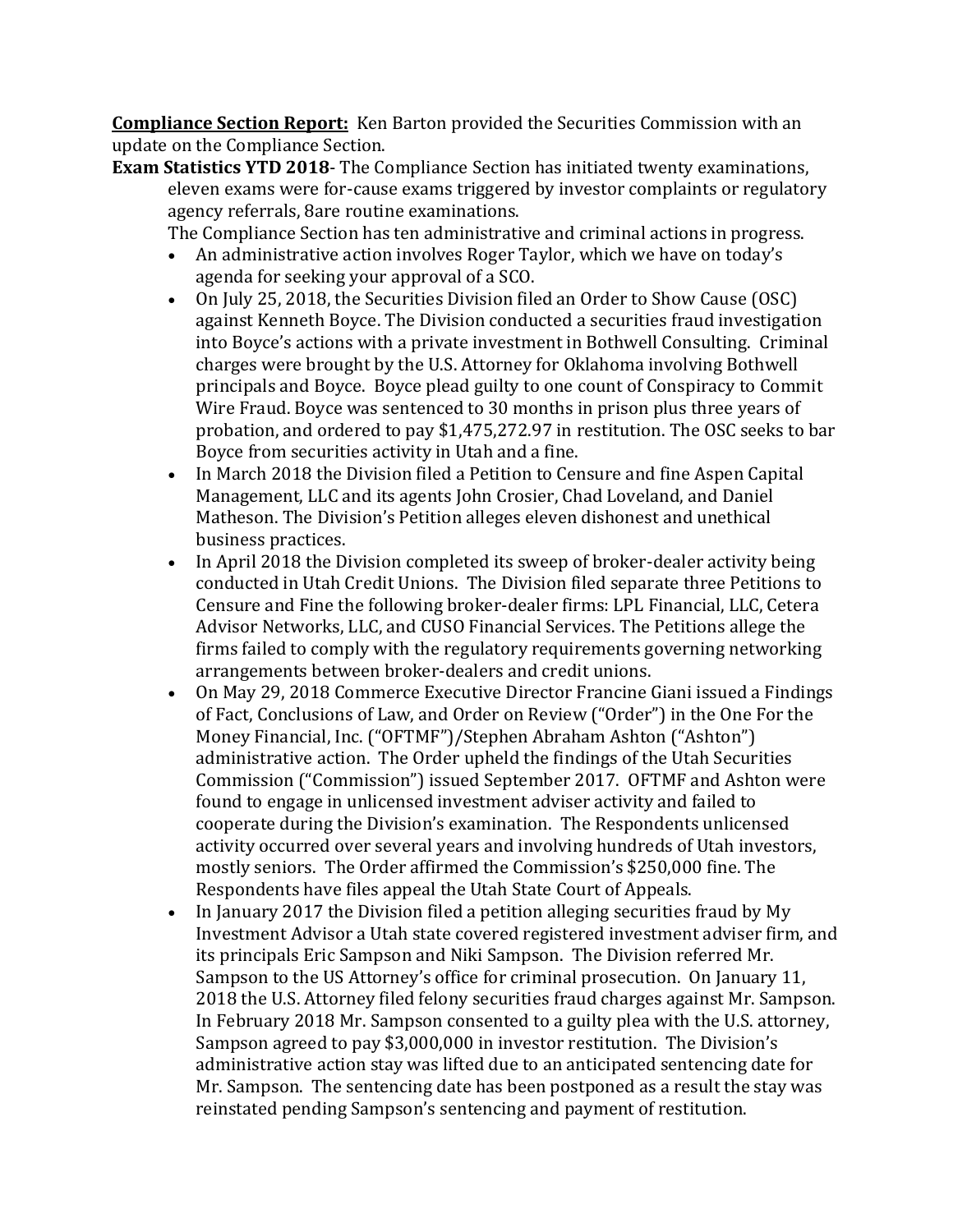The administrative action involving Dean Hamilton an agent involved in the over \$70,000,000 dollar Dee Randall Horizon Notes securities fraud scheme. The Division's administrative action has been stayed pending an appeal in Hamilton's criminal case.

- The final Compliance Section action involves Scott Stewart, his criminal securities fraud trial is delayed pending the scheduling of a new trial date. The Utah Supreme Court ruled in favor of the State allowing for witnesses of time barred dismissed counts to providing testimony relating to the State's Pattern of Unlawful Activity Count against Stewart.
- On February 28, 2018 the Division filed an Order to Show Cause ("OSC") in the Matter of Roger E Taylor and FFCF Investors, LLC. This is a companion administrative action to a criminal filing by the Utah Attorney General. In January 2017 Taylor pled guilty to one count of Pattern of Unlawful Conduct a 2nd degree felony. Taylor was sentenced to pay \$200,000 in court ordered restitution and \$1.6m in full restitution, ten years of probation, plus 500 hours of community service. In the OSC the Division alleges securities fraud and unlicensed activity. The Division seeks for Taylor to be barred from the securities industry and pay a fine of \$200,000 which will be offset by court ordered restitution payments.

**Investor Education:** Karen McMullin provided the Securities Commission with an update on the Investor Education Section.

#### **Event Statistics May 24-Aug. 2, 2018**

During the last 9 weeks, the Division has participated in 12 events, with an estimated audience total of just over 2,700\*\* people. The events included 8 URS seminars, 2 PEHP Medicare seminars and 2 conferences sponsored by the Utah State Board of Education. The two Summer Stock Market Game sessions for "Teachers Only" have involved 18 educators. The annual Stock Market Game Day-long Teacher Training is scheduled for next Tuesday, Aug. 7 and there are 24 teachers registered, many of which are new to the program.

## **FY 2018 Statistics**

During FY 2018, the Division of Securities participated in 70 events with a total estimated audience of 20,548. In addition, during that time, we have scheduled 22 individual appointments where requests were made by the public after events for individual help with specific investment/retirement questions. In these appointments, additional education was provided, referrals to other agencies were made and follow-up was provided if needed. Several of these appointments have provided perspective on future education efforts and have resulted in complaints filed.

## **Stock Market Game/InvestWrite Update**

 During the 2017-18 school year, the participation in the Stock Market Game has been record setting. The statistics from the two Student Sessions are as follows: 217 advisors registered to use the Stock Market game and their teams placed trades by the end of the fifth week. These advisors sponsored 2,621 teams which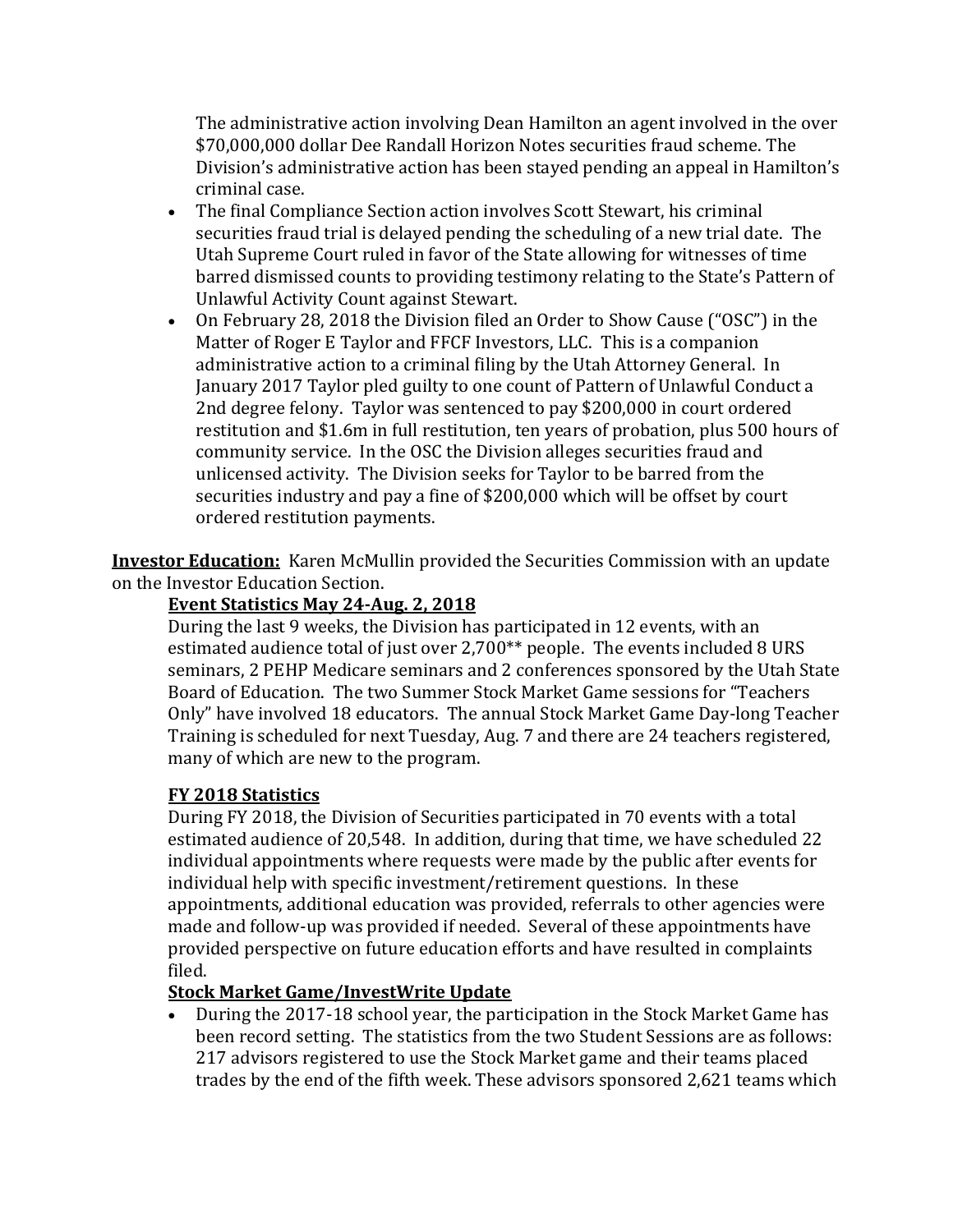included 9,158 students. The Spring InvestWrite awards were delivered to winning teachers and students in Logan, Layton and Stansbury Park.

- The 3 Stock Market Game Teacher Orientation CANVAS Courses I created for Elementary, Junior and High School educators have enabled the possibility of remote training for teachers. There have been 102 requests for the CANVAS courses and invitations have been sent to all 102.
- Marketing for the two Stock Market Game Student Sessions for the 2018-19 school year is ongoing through email blasts, conferences, and word of mouth among the teachers. Registrations are starting to come in for the Fall Session.
- As of June 2018, the Utah JumpStart account, which is used to pay the Stock Market Game expenses, has \$51,557.93. This fund will be adequate for approximately 2 years at the current level of expenditures and participation. Several discussions have taken place regarding the financial future of the Stock Market Game and the resources available to continue to offer it to Utah educators and students in the coming years.

## **New Administrative Rule – Financial Literacy**

**A new Utah Administrative Rule -**Rule R277-704 titled "Financial and Economic Literacy: Integration into Core Curriculum and Financial and Economic Literacy Student Passports" became effective on July 1, 2018. The rule "**directs the Utah State Board of Education to work with financial and economic experts and private and non-profit entities to develop and integrate financial and economic literacy and skills into the public school curriculum at all appropriate levels" (***and to develop a financial and economic literacy student passport which is optional for students and tracks student mastery of financial and economic literacy concepts.)*

The rule includes "a **program or series of activities developed locally to encourage the understanding of financial and economic literacy among students and their families and to assist public school educators in making financial and economic literacy an integrated and permanent part of the public school curriculum."** 

**One key component of the Rule, which I believe the Division of Securities Investor Education program can help fill states: "The Utah State Office of Education shall provide professional development for all areas of financial and economic literacy utilizing the expertise of community and business groups and shall provide information and resources for teaching about financial and economic literacy without promoting specific products or businesses;"**

**While the "burden for action" for this Rule is on the Utah State Office of Education, the Division of Securities staff has the "financial and economic experts" to promote this type of literacy among students and their families and we are currently working with the Board of Education to provide this type of assistance.**

#### **Future Events Scheduled**

Fourteen events have been scheduled between now and the first of 2019. This includes a URS Pre-Retirement Seminar happening today in Richfield, with Jeff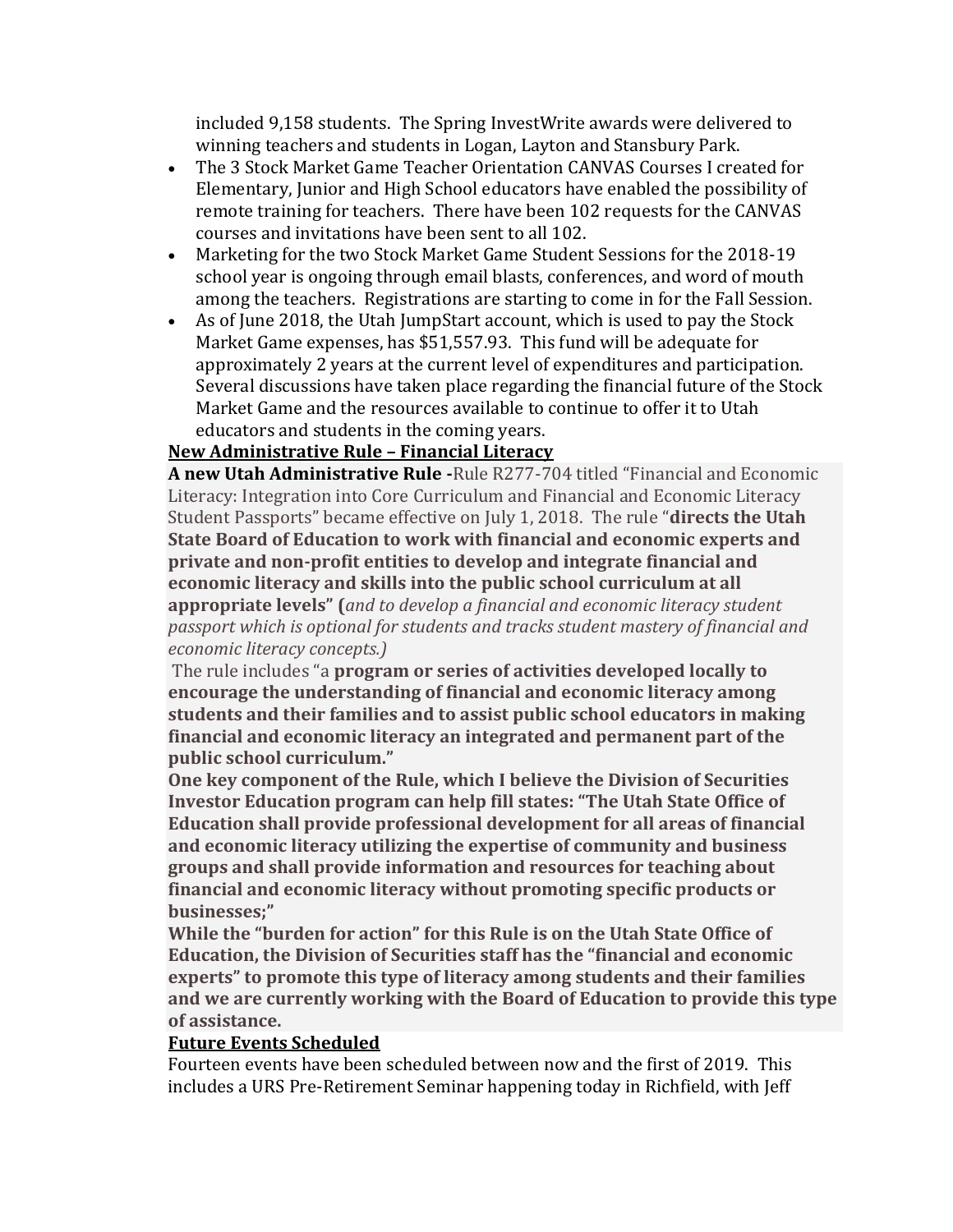Teichert, a new examiner and member of the Investor Education committee, handling it.

\*\*This number includes 1,700 educators who attended the USBE CTE Conferences held in Saratoga Springs and Lehi on June 13 & 14, 2018. The Division participated in these events by sponsoring a table, submitting Stock Market Game related material to the conference website, and provided 3 Stock Market Game seminars to educators. Thirty teachers were trained in the seminars during these two conferences.

**Registration and Licensing:** Bryan Cowley provided the Securities Commission with an update on the Registration and Licensing Section.

- Introduce Tyler Huff: BYU Law graduate worked at SEC, BYU fellowship, took February Bar.
- The licensing and registration section evaluates corporate finance securities registrations, exemptions, along with processing broker-dealer and investment adviser applications.
- Last meeting Director Cowley discussed the number of Broker Dealer Firms (1,496) BD Agents (120,202), Investment Adviser Firms that are Federal (1,108) and State covered (238). Over the past month or so, if there were one area of questions that we are receiving more than any other area, it is involving cryptocurrencies – all kinds of different questions.
	- Is it legal to mine for bitcoin?
	- Can I be in compliance with Securities Law if I do an initial coin offering?
	- Do I need a license to help others invest in bitcoin?
	- What can I do if my son is investing in bitcoin and I think it's a Ponzi scheme?
	- Can we set up a bitcoin ATM?
	- Is it legal to mine for bitcoin? This question we received from a city business office that needed to know whether they could issue a business license. Answer. YES, it is legal to mine bitcoin but there have been instances of people stealing resources such as electricity and processing power, which would be illegal.

# **Education and Training Fund Report:**

Following the presentation of the Education and Training fund, Commissioner **Brent Baker** called for a motion to approve. Commissioner **Brent Cochran** made the motion to approve the funding request, in the amount of \$35,757.47, to the Education and Training Fund. Commissioner **Lyle White** seconded the motion. The motion was approved unanimously.

## **Consideration and Approval of Proposed Orders:**

## **Stephen Brandley, Clearwater Funding, LLC; SD-16-0039; SD-16-0041: Stipulation and Consent Order. Dee Johnson**

Dee Johnson reported that on or about September 7, 2016, the Division initiated an administrative against Clearwater and its agents by filing Notice of Agency Action and an Order to Show Cause. Respondent hereby agrees to settle this matter with the Division by way of this Stipulation and Consent Order. This Order will fully resolve all claims the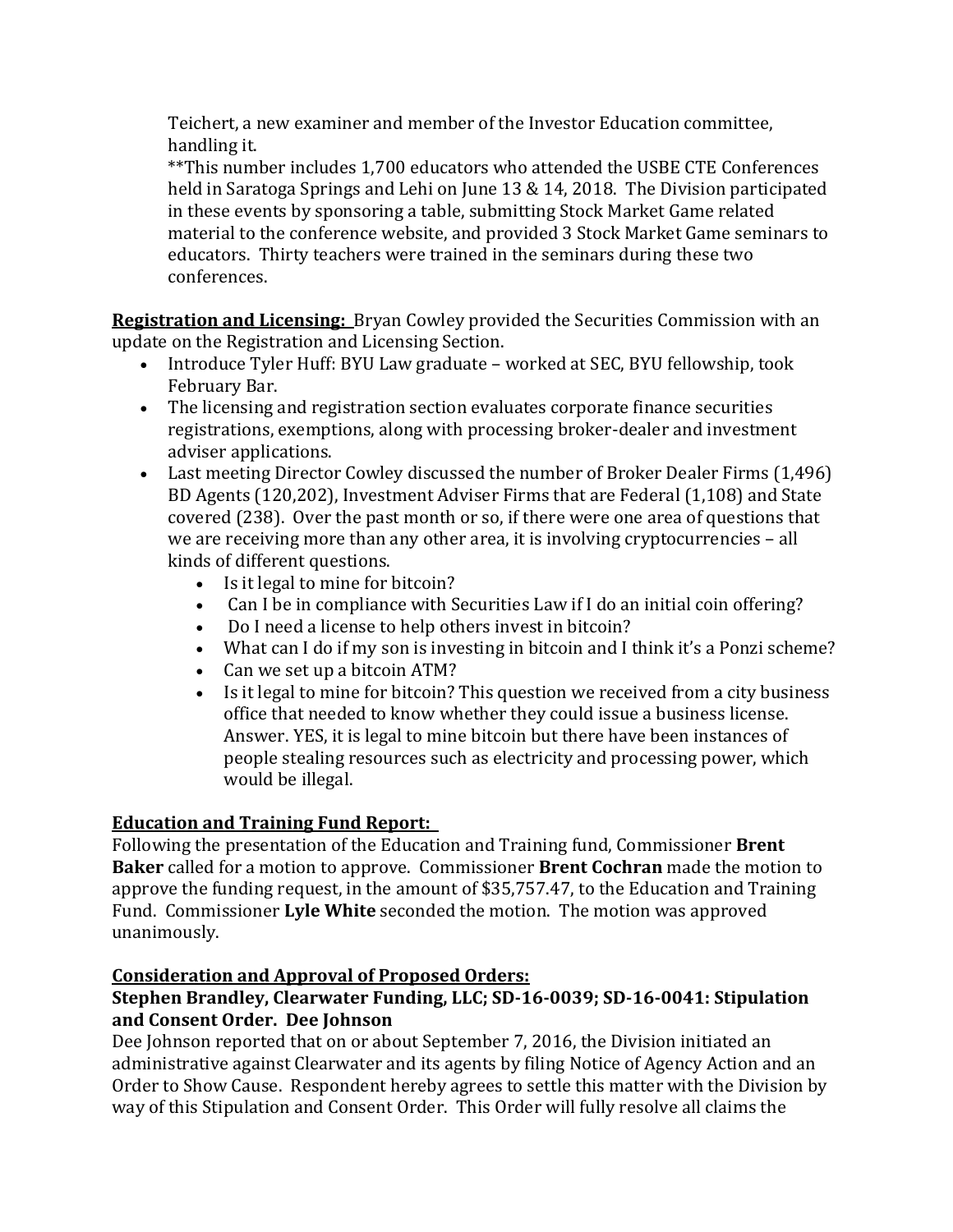Division has against Respondents pertaining to the Order to Show Cause. Respondent admits that the Division has jurisdiction over him and over the subject matter of this action. It is hereby ordered that:

- 1. Respondent shall cease and desist from engaging in any further conduct in violation of the Utah Code;
- 2. Respondent shall pay a fine, jointly and severally, of (a) \$40,000 to be paid to the Division within three days after the entry of the order and (b) \$20,000 in equal quarterly payments, paid in full no later than 24 months after entry of the Order.
- 3. Respondents are permanently barred from associating with any broker-dealer or investment adviser licensed in Utah.

Commissioner **Brent Baker** called for a motion to approve. Commissioner **Gary Cornia** made the motion to approve the proposed Stipulation and Consent Order. Commissioner **Lyle White** seconded the motion. The motion was approved unanimously.

# **James Cameron Lee; SD-16-0040: Stipulation and Consent Order. Dee Johnson**

Dee Johnson reported that on or about September 7, 2016, the Division initiated an administrative against Clearwater and its agents by filing Notice of Agency Action and an Order to Show Cause. Respondent hereby agrees to settle this matter with the Division by way of this Stipulation and Consent Order. This Order will fully resolve all claims the Division has against the Respondent pertaining to the Order to Show Cause. Respondent admits that the Division has jurisdiction over him and over the subject matter of this action. It is hereby ordered that:

- 1. Respondent shall cease and desist from engaging in any further conduct in violation of the Utah Code;
- 2. Respondent shall pay a fine in the amount of \$10,000 to the Division within 5 days of this Order.
- 3. Respondents are permanently barred from associating with any broker-dealer or investment adviser licensed in Utah.

Commissioner **Brent Baker** called for a motion to approve. Commissioner **Gary Cornia** made the motion to approve the proposed Stipulation and Consent Order. Commissioner **Lyle White** seconded the motion. The motion was approved unanimously.

## **PAWZ Inc. and Greg Andrew Crook; SD-16-0049; SD-16-0050: Stipulation and Consent Order. Dee Johnson**

Dee Johnson reported that on or about November 30, 2016, the Division initiated anadministrative against PAWZ and its agent by filing Notice of Agency Action and an Order to Show Cause. Respondents here by agree to settle this matter with the Division by way of a Stipulation and Consent Order. The Order will fully resolve all claims the Division has against Respondents pertaining to the Order to Show Cause. Respondents admit that the Division has jurisdiction over Respondents and the subject matter of this action. It is hereby ordered that:

- 1. Respondents shall cease and desist from violating the Act and comply with the requirements of the Act in all future business in this state;
- 2. Respondents, jointly and severally, pay a fine in the amount of \$10,000. Fine amount of \$1,000 is due within 10 days of entry of the Order and a payment is of \$4,000 is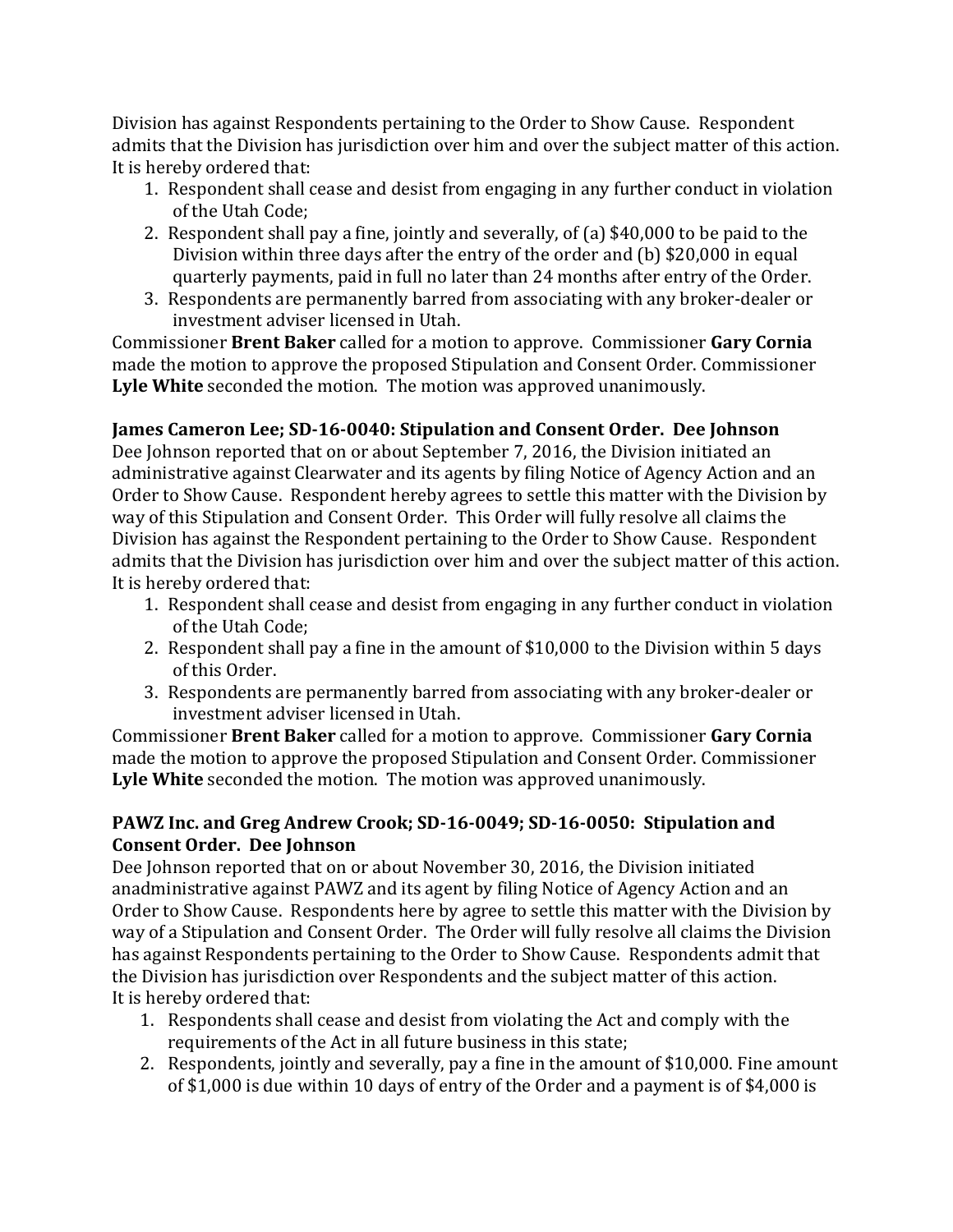due within two years. Payment of the remaining \$5,000 is eligible for offset, of up to \$5,000, for any money paid to investor.

3. Respondents are barred from associating with any broker-dealer or investment adviser licensed in Utah;

Commissioner **Brent Baker** called for a motion to approve. Commissioner **Brent Cochran**  made the motion to approve the proposed Stipulation and Consent Order. Commissioner **Peggy Hunt** seconded the motion. The motion was approved unanimously.

## **Roger Edward Taylor; FFCF Investors, LLC; SD-18-0001, SD-18-0002: Stipulation and Consent Order. Ken Barton**

Ken Barton reported that on or about February 28, 2018, the Division initiated administrative action against Roger Edward Taylor and its agents by filing Notice of Agency Action and an Order to Show Cause. Respondents hereby agree to settle this matter with the Division by way of a Stipulation and Consent Order. The Order will fully resolve all claims the Division has against Respondents pertaining to the Order to Show Cause. Respondents admit that the Division has jurisdiction over Respondents and the subject matter of this action.

It is hereby ordered that:

- 1. Respondents shall cease and desist from violating the Act and comply with the requirements of the Act in all future business in this state;
- 2. Respondents are fine \$200,000, to be offset by any restitution paid by Respondent in the criminal case;
- 3. Respondents are barred from associating with any broker-dealer or investment adviser licensed in Utah.

Commissioner **Brent Baker** called for a motion to approve. Commissioner **Brent Cochran** made the motion to approve the proposed Stipulation and Consent Order. Commissioner **Gary Cornia** seconded the motion. The motion was approved unanimously

#### **Total RIG Services, LLC; Dyad Environmental LLC, TTU Enterprises LLC, Black Rock Aggregates LLC, Summit Oilfield Services, LLC, Ryan Richard West; SD-18-0007, SD-18-0008, SD-18-0009, SD-18-0010, SD-18-0011, SD-18-0012: Recommended Order on Default. Jennifer Korb**

Jennifer Korb reported that on March 30, 2018 Division initiated an administrative proceeding by filing a Notice of Agency Action and an Order to Show Cause. A prehearing conference was scheduled in this matter and was held on May 29, 2018. Respondent West participated by telephone in the conference on his own behalf for Total RIG Services, LLC, Black Rock Aggregates, LLC and Summit Oilfield Services, LLC. The Named Respondents failed to file responsive pleadings in this matter. The Named Respondents were further invited and reminded to file responsive pleadings by June 19, 2018. No default is taken in this Order as Default as to DYAD Environmental, LLC or TTU Enterprises. It is hereby ordered that:

- 1. Respondents cease and desist from engaging in any further conduct in violation of the Utah Code;
- 2. Respondents assessed a fine jointly and severally in the amount of \$175,000 to the Division due within 30 days of the order. The Named Respondents jointly and